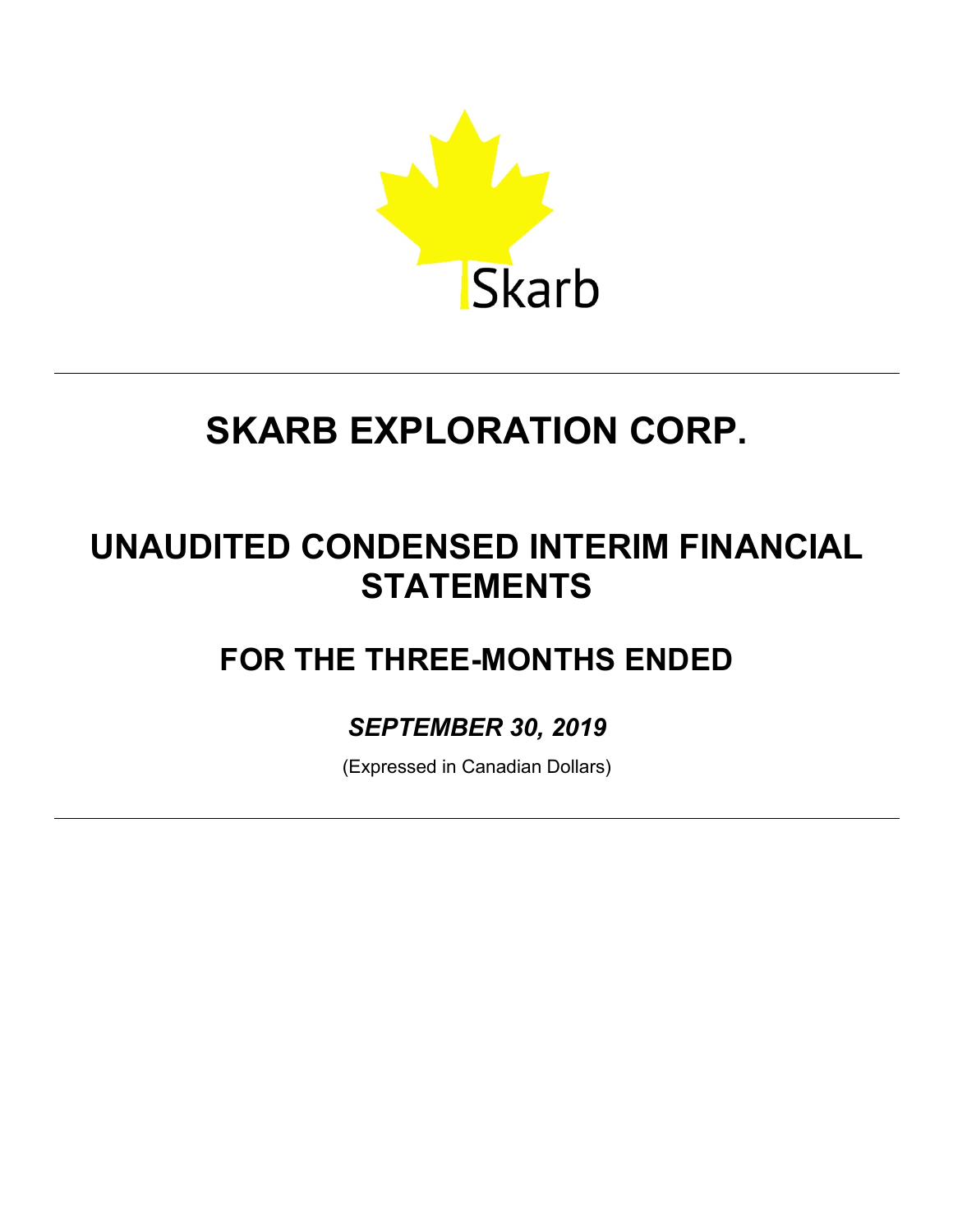## **Dated November 7, 2019**

#### **Management's Comments on Unaudited Interim Financial Statements**

The accompanying unaudited interim financial statements of Skarb Exploration Corp. for the three months ended September 30, 2019 have been prepared by management and approved by the Board of Directors of the Company.

In accordance with National Instrument 51-102 released by the Canadian Securities Administrators, the Company discloses that its auditors have not reviewed the unaudited interim financial statements for the three-month period ended September 30, 2019.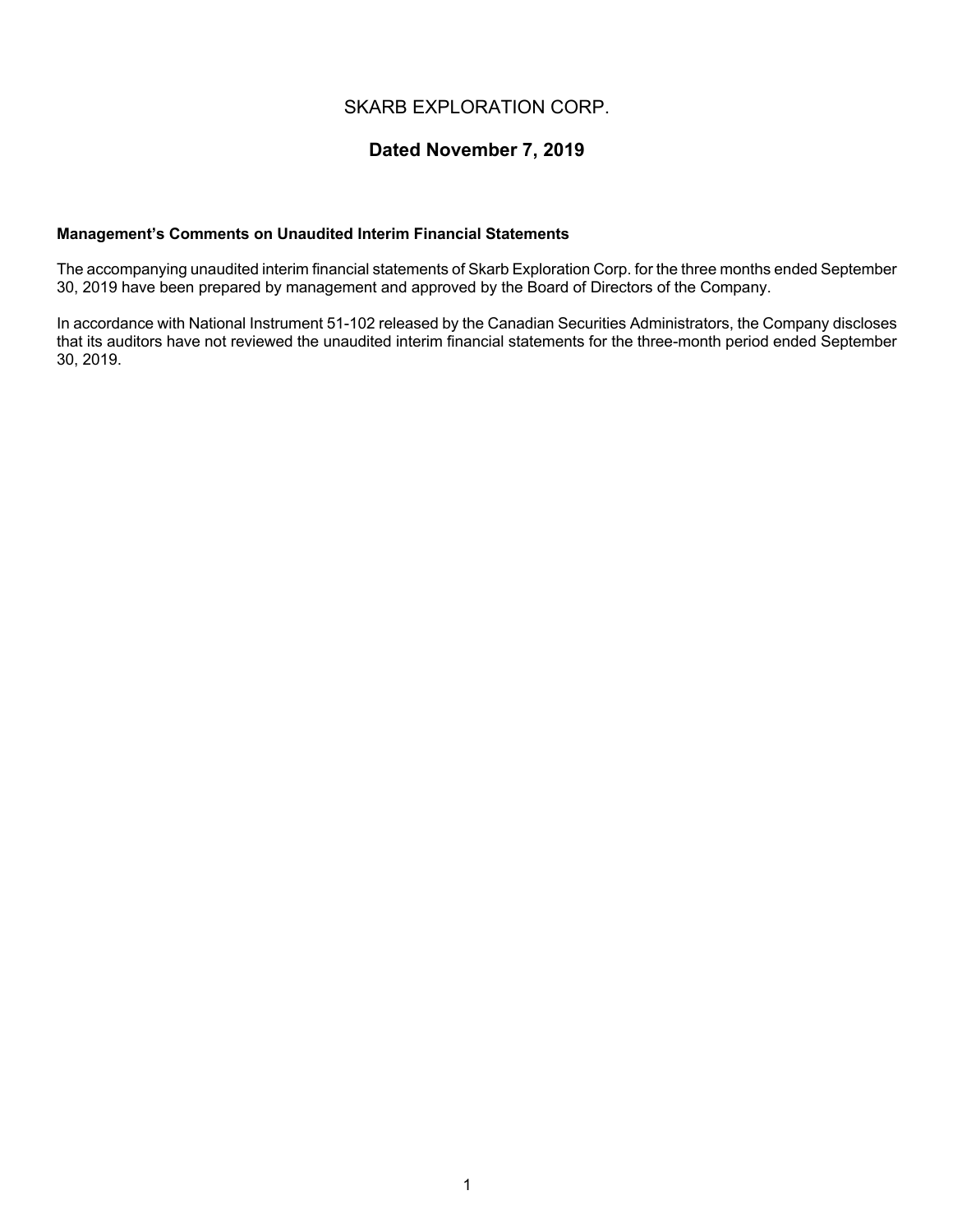#### **Interim Statements of Financial Position**

As at September 30, 2019 and 2018

(Unaudited - Expressed in Canadian Dollars)

|                                          | <b>Note</b>    | September 30,<br>2019 |                           | <b>June 30,</b><br>2019 |
|------------------------------------------|----------------|-----------------------|---------------------------|-------------------------|
| <b>ASSETS</b>                            |                |                       |                           |                         |
| Current                                  |                |                       |                           |                         |
| Cash                                     |                | 192,630               | $\$\$                     | 214,871                 |
| Amounts receivable                       |                | 2,777                 |                           | 795                     |
| Prepaids                                 |                | 3,420                 |                           | 15,120                  |
|                                          |                | \$<br>198,827         | $\boldsymbol{\mathsf{S}}$ | 230,786                 |
| Non-Current                              |                |                       |                           |                         |
| Exploration & evaluation asset           | 4              | 121,018               |                           | 104,708                 |
| <b>TOTAL ASSETS</b>                      |                | \$<br>319,845         | $\boldsymbol{\mathsf{S}}$ | 335,494                 |
|                                          |                |                       |                           |                         |
| <b>LIABILITIES</b>                       |                |                       |                           |                         |
| Current                                  |                |                       |                           |                         |
| Accounts payable and accrued liabilities |                | \$<br>29,263          |                           | 29,329                  |
| Promissory notes                         | 5              | 27,000                |                           | 27,000                  |
| <b>TOTAL LIABILITIES</b>                 |                | \$<br>56,263          |                           | 56,329                  |
|                                          |                |                       |                           |                         |
| <b>EQUITY</b>                            |                |                       |                           |                         |
| Share capital                            | $6\phantom{1}$ | \$<br>528,150         | $\boldsymbol{\mathsf{S}}$ | 528,150                 |
| Option reserve                           | 6              | 9,644                 |                           | 8,544                   |
| <b>Deficit</b>                           |                | (274, 212)            |                           | (257, 529)              |
| <b>TOTAL EQUITY</b>                      |                | \$<br>263,582         | $\boldsymbol{\mathsf{S}}$ | 279,165                 |
|                                          |                |                       |                           |                         |
| <b>TOTAL LIABILITIES AND EQUITY</b>      |                | \$<br>319,845         | \$                        | 335,494                 |

Nature of operations (Note 1)

These unaudited interim financial statements were authorized for issue by the Board of Directors on November 7, 2019

/s/ "*Craig Parry*" /s/ "Ota Hally"

**CRAIG PARRY, Chief Executive Officer OTA HALLY, Chief Financial Officer**

The accompanying notes are an integral part of these interim financial statements.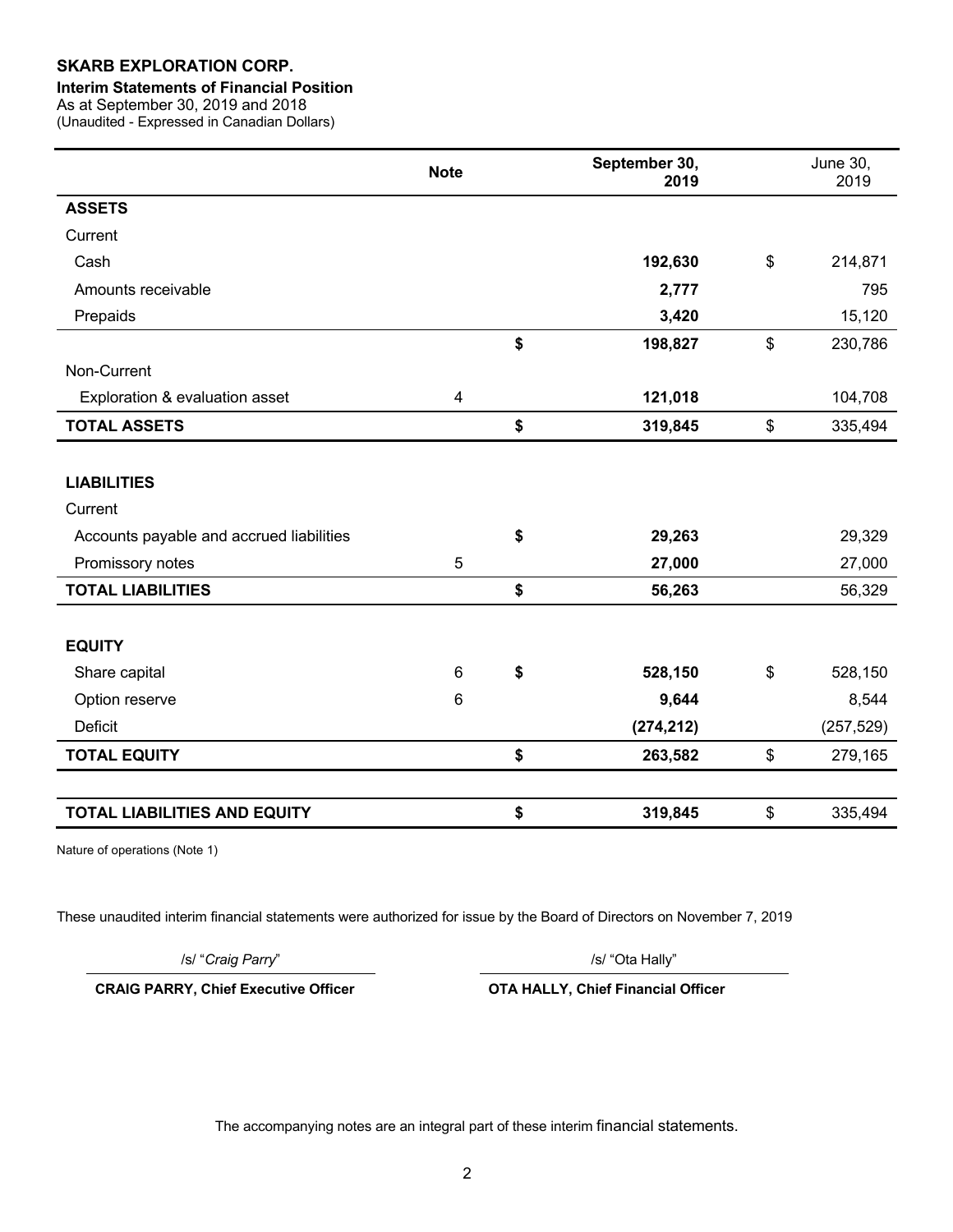#### **Interim Statements of Loss and Comprehensive Loss**

For the three-months ended September 30, 2019 and 2018 (Unaudited - Expressed in Canadian Dollars)

|                                                                             | <b>Note</b>    | For the three-month<br>period ended<br><b>September 30, 2019</b> | For the three-month<br>period ended<br>September 30, 2018 |
|-----------------------------------------------------------------------------|----------------|------------------------------------------------------------------|-----------------------------------------------------------|
| <b>Expenses</b>                                                             |                |                                                                  |                                                           |
| Accounting and audit fees                                                   |                | \$<br>3,134                                                      | \$                                                        |
| <b>Bank Fees</b>                                                            |                | 59                                                               | 420                                                       |
| Office and administrative                                                   |                | 856                                                              |                                                           |
| Transfer agent & filing fees                                                |                | 4,142                                                            | 18,017                                                    |
| Insurance                                                                   |                | 2,700                                                            |                                                           |
| Listing fees                                                                |                | 1,950                                                            |                                                           |
| Meals and entertainment                                                     |                | 242                                                              |                                                           |
| Professional fees                                                           |                | 2,500                                                            | 11,756                                                    |
| Share-based compensation                                                    | 6              | 1,100                                                            | 577                                                       |
| Loss and comprehensive loss                                                 |                | \$<br>16,683                                                     | 30,770                                                    |
| Loss per common share - basic and diluted                                   | $\overline{2}$ | \$<br>(0.00)                                                     | (0.00)                                                    |
| Weighted average number of common shares<br>outstanding - basic and diluted |                | 16,806,863                                                       | 12,625,344                                                |

The accompanying notes are an integral part of the interim financial statements.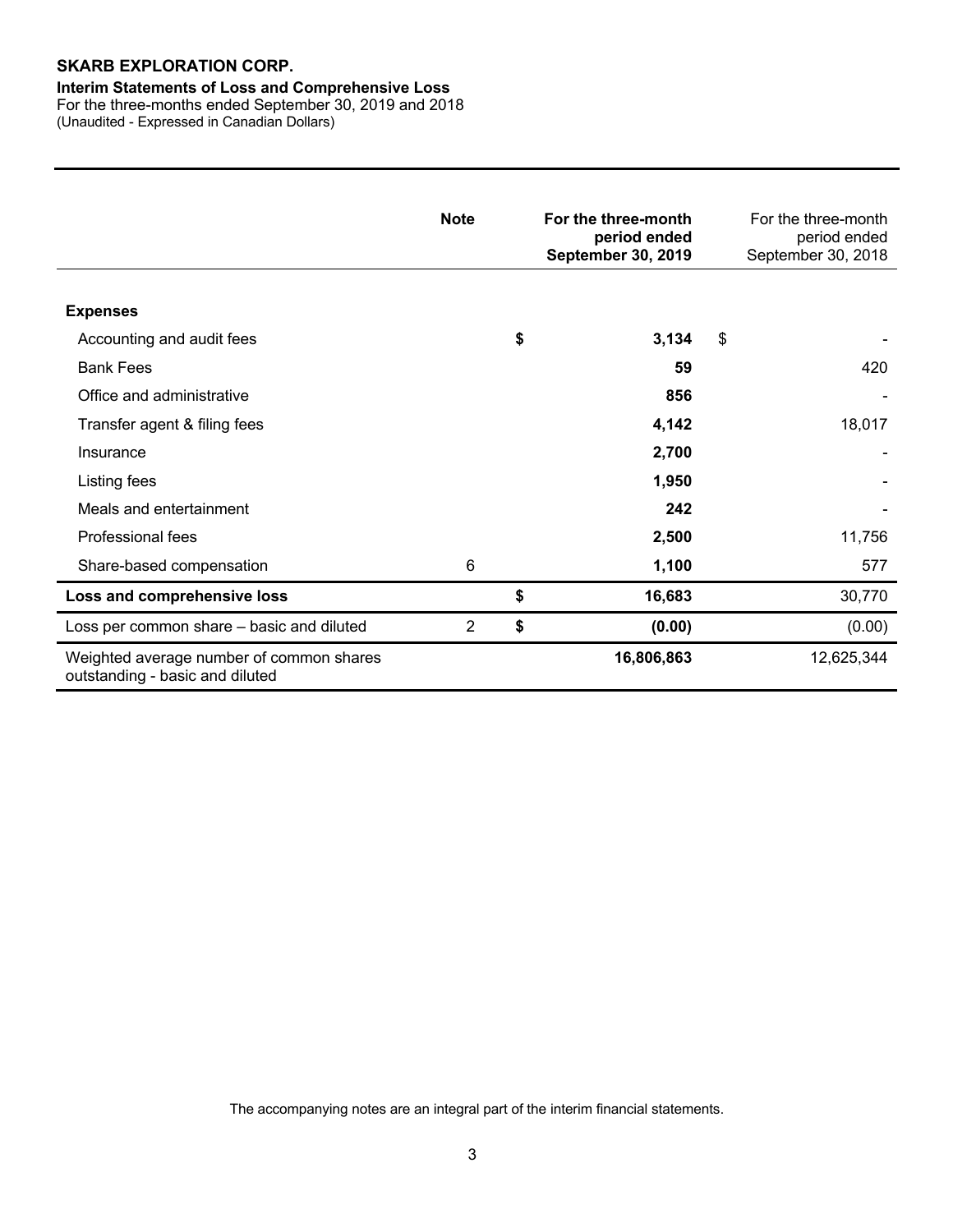#### **Interim Statements of Changes in Equity**

(Unaudited - Expressed in Canadian Dollars)

| Balance as at September 30, 2019                       |             | 17,651,500                        | ۰                                | 528,150<br>\$            | ۰.                  | \$<br>9,644              | $$$ (274,058)            | \$263,582   |
|--------------------------------------------------------|-------------|-----------------------------------|----------------------------------|--------------------------|---------------------|--------------------------|--------------------------|-------------|
| Net Loss for the period                                |             |                                   | $\qquad \qquad \blacksquare$     |                          |                     |                          | (16, 683)                | (16, 683)   |
| Share-based compensation                               |             | $\overline{\phantom{a}}$          |                                  |                          | -                   | 1,100                    |                          | 1,100       |
| Balance as at June 30, 2019                            |             | 17,651,500                        | $\blacksquare$                   | \$<br>528,150            | ۰.                  | 8,544<br>S.              | \$ (257,529)             | \$279,165   |
| Net Loss for the period                                |             |                                   |                                  |                          |                     | $\overline{\phantom{a}}$ | (173, 503)               | (173, 503)  |
| Share-based compensation                               |             | $\overline{\phantom{a}}$          | $\overline{\phantom{0}}$         | $\overline{\phantom{a}}$ | Ξ.                  | 7,967                    |                          | 7,967       |
| Shares issued                                          | 4           | 300,000                           | -                                | 30,000                   |                     |                          | ۰                        | 30,000      |
| Repurchase of shares                                   | 5           | (5,400,000)                       |                                  | (27,000)                 |                     | $\overline{\phantom{0}}$ | $\overline{\phantom{a}}$ | (27,000)    |
| Special Warrants converted to shares                   | 6           | 1,401,500                         | (1,401,500)                      | 140,150                  | (140, 150)          |                          | $\overline{\phantom{a}}$ |             |
| Balance as at September 30, 2018                       |             | 21,350,000                        | 1,401,500                        | \$<br>385,000            | \$140,150           | \$577                    | (84, 026)<br>\$          | \$441,701   |
| Net Loss for the period                                |             |                                   |                                  |                          |                     | $\overline{\phantom{a}}$ | (84,026)                 | (84,026)    |
| Share-based compensation                               |             |                                   |                                  |                          |                     | 577                      |                          | 577         |
| Special warrants                                       |             | $\sim$                            | 1,401,500                        |                          | \$140,150           |                          |                          | 140,150     |
| Shares issued                                          |             | 15,950,000                        |                                  | 358,000                  |                     |                          | $\overline{\phantom{a}}$ | 358,000     |
| Balance as at March 6, 2018 (date of<br>incorporation) |             | 5,400,000                         |                                  | 27,000                   |                     |                          |                          | 27,000<br>S |
|                                                        | <b>Note</b> | Number of<br><b>Common Shares</b> | Number of<br>Special<br>Warrants | Share<br>Capital         | Special<br>Warrants | Option<br>Reserve        | Deficit                  | Total       |

The accompanying notes are an integral part of the interim financial statements.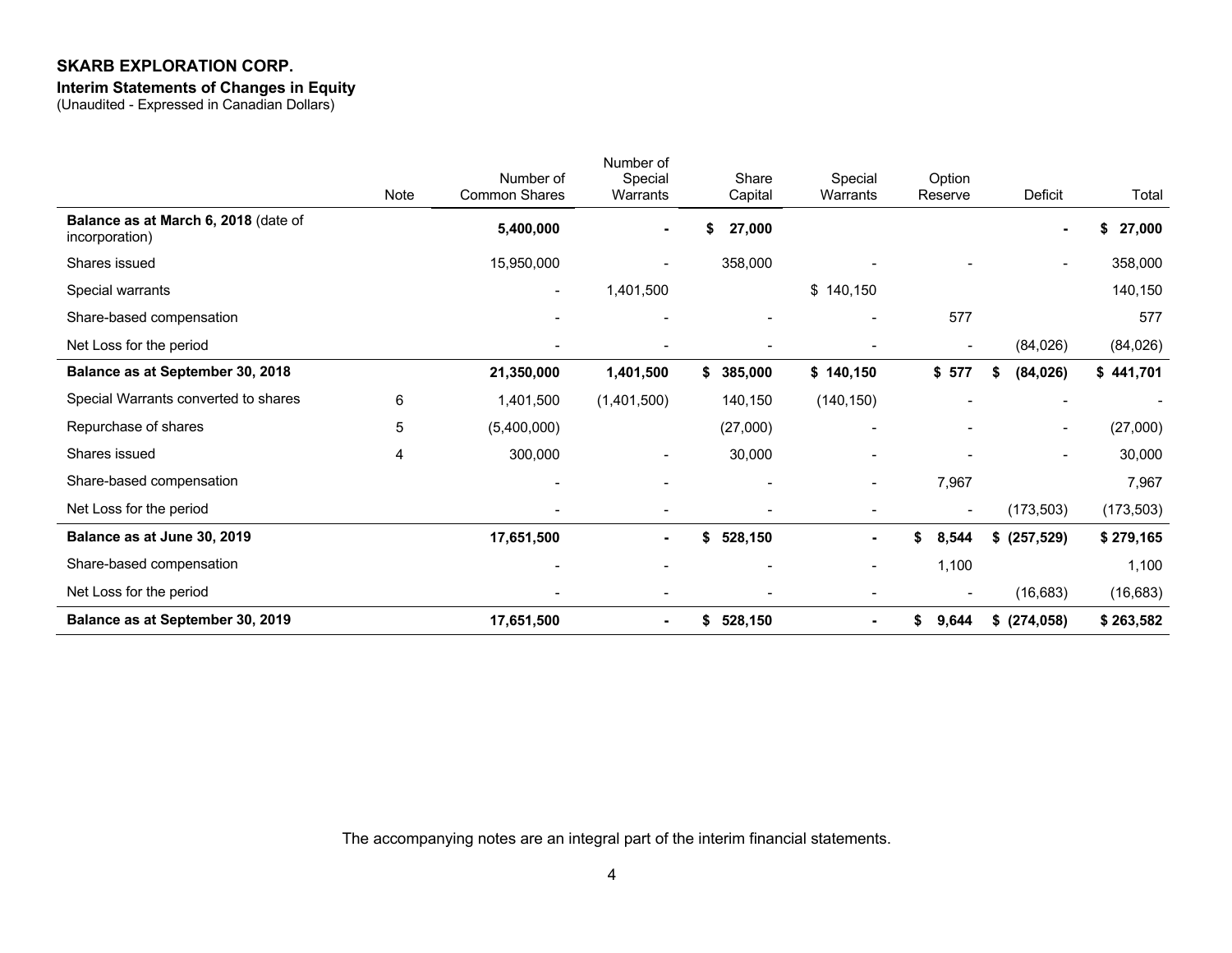#### **Interim Statements of Cash Flows**

For the three months ended September 30, 2019 and 2018

(Unaudited - Expressed in Canadian Dollars)

|                                                                                          | <b>Note</b> | For the three-months<br>ended | For the three-months<br>ended |
|------------------------------------------------------------------------------------------|-------------|-------------------------------|-------------------------------|
|                                                                                          |             | September 30, 2019            | September 30, 2018            |
| Cash flows from (used in) operating activities                                           |             |                               |                               |
| Net loss for the period                                                                  | \$          | (16, 683)                     | \$<br>(30, 770)               |
| Adjustments for items that do not represent<br>changes in cash and cash equivalents      |             |                               |                               |
| <b>Stock Based Compensation</b>                                                          | 6           | 1,100                         | 577                           |
| Changes in non-cash working capital                                                      |             |                               |                               |
| Amounts receivable                                                                       |             | (1,982)                       | (43)                          |
| Prepaids                                                                                 |             | 11,700                        |                               |
| Accounts payable and accrued liabilities                                                 |             | (67)                          | 11,419                        |
| Net cash generated (used) in operating activities                                        | \$          | (5,931)                       | \$<br>(18, 817)               |
| Cash flows used in investing activities<br>Additions of exploration and evaluation asset | 4<br>\$     | (16, 310)                     | \$<br>(25,000)                |
| Net cash (used) in investing activities                                                  | \$          | (16, 310)                     | \$<br>(25,000)                |
| Cash flows provided by (used in) financing<br>activities                                 |             |                               |                               |
| Issuance of common shares                                                                |             |                               | \$                            |
| Issuance of special warrants                                                             | 6           |                               | 140,150                       |
| Net cash provided (used) by financing activities                                         |             |                               | \$<br>140,150                 |
| Change in cash                                                                           | \$          | (22, 241)                     | \$<br>96,333                  |
| Cash, beginning of period                                                                |             | 214,871                       | 351,969                       |
| Cash, end of period                                                                      | \$          | 192,630                       | \$<br>448,302                 |

The accompanying notes are an integral part of the interim financial statements.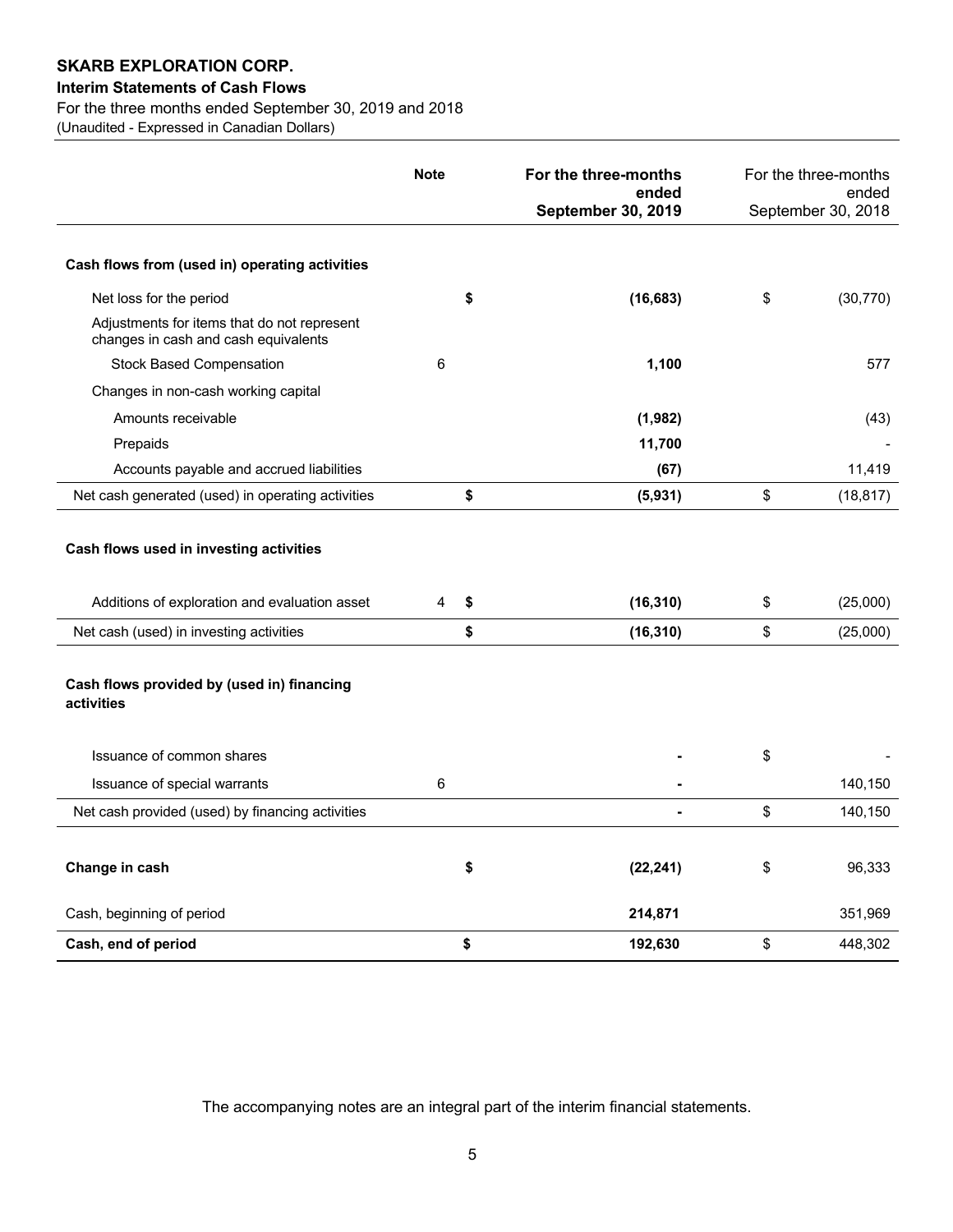#### 1. **NATURE OF OPERATIONS AND GOING CONCERN**

#### **Nature of Operations**

Skarb Exploration Corp. ("Skarb" or the "Company") was incorporated pursuant to the provisions of the Business Corporations Act of Ontario on March 6, 2018. The Company's head office is located at Suite 970 – 1055 West Hastings St., Vancouver, British Columbia.

On February 13, 2019, the Company's common shares were listed on the Canadian Securities Exchange under the symbol "SKRB".

The Company's principal business activities include the acquisition and exploration of mineral property assets. On March 14, 2018, the Company entered into an option agreement to obtain the sole and exclusive right and option to acquire a 100% right, title and interest in the RDR Gold Property located in the Province of Quebec. Please refer to Note 4 for details on RDR Gold Property.

#### **Going Concern**

These interim financial statements have been prepared on the assumption that the Company will continue as a going concern, meaning it will continue in operation for the foreseeable future and will be able to realize its assets and discharge its liabilities in the ordinary course of operations. Different bases of measurement may be appropriate if the Company is not expected to continue operations for the foreseeable future. As at September 30, 2019, the Company has working capital of \$166,144, incurred accumulated losses of \$274,212, expects to incur further losses in the development of its business, and has insufficient resources to meet is required exploration expenditures on the Property (see note 4), all of which casts substantial doubt about the Company's ability to continue as a going concern. The Company's ability to continue as a going concern is dependent upon its ability to complete or develop a business, generate future profitable operations and/or obtain the necessary financing to meet its obligations and repay its liabilities arising from normal business operations when they come due. These interim financial statements do not give effect to adjustments that would be necessary to their reported carrying values and classifications of assets and liabilities should the Company be unable to continue as a going concern.

#### 2. **SIGNIFICANT ACCOUNTING POLICIES**

#### a) **Basis of Preparation**

The accounting policies followed by the Company as set out below have been consistently followed in the preparation of these interim financial statements.

#### b) **Statement of Compliance**

These interim financial statements for the three-months ended September 30, 2019 have been prepared in accordance with International Financial Reporting Standards ("IFRS") issued by the International Accounting Standards Board ("IASB") and interpretations of the International Financial Reporting Interpretations Committee ("IFRIC").

#### c) **Basis of Presentation**

These interim financial statements have been prepared on a historical cost basis. In addition, these interim financial statements have been prepared using the accrual basis of accounting except for cash flow information. All monetary references expressed in these notes are references to Canadian dollar amounts ("\$").

#### d) **Functional and Presentation Currency**

These interim financial statements have been prepared in Canadian dollars, which is the Company's functional and presentation currency.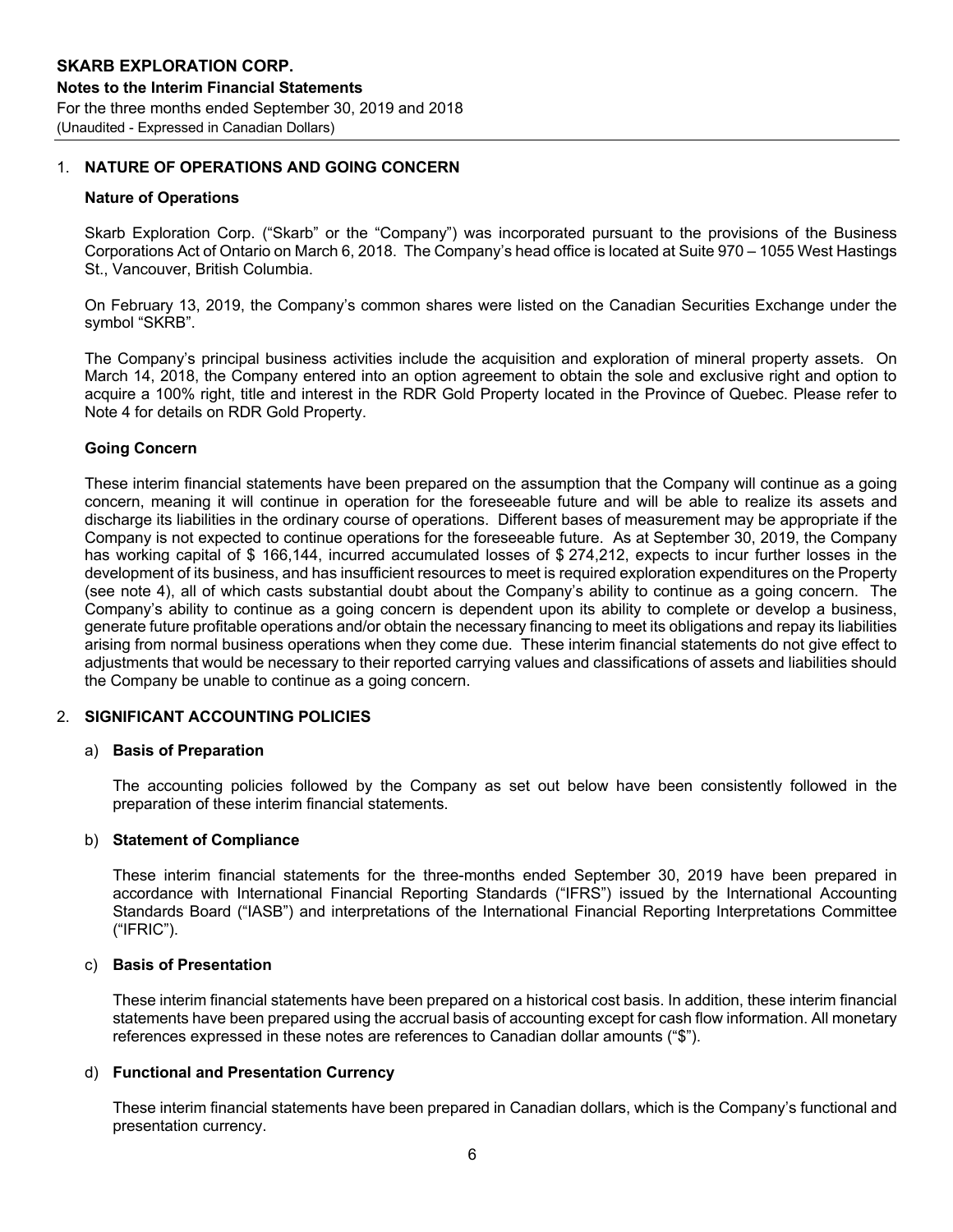#### 2. **SIGNIFICANT ACCOUNTING POLICIES** (continued)

e) **Cash**

Cash includes cash on hand with a Canadian chartered bank.

#### f) **Exploration and evaluation assets**

All costs related to the acquisition, exploration and evaluation of mineral properties are capitalized as incurred and deferred until management establishes technical feasibility and economic feasibility of a property. When technical feasibility and commercial viability of a property is demonstrated, exploration and evaluation assets will be reclassified into property.

The recoverability of mineral properties and exploration and development costs is dependent on the existence of economically recoverable reserves, the ability to obtain the necessary financing to complete the development of the reserves, and the profitability of future operations. The Company has not yet determined whether or not any of its future mineral properties contain economically recoverable reserves. Amounts capitalized to mineral properties as exploration and development costs do not necessarily reflect present or future values.

When properties are sold, proceeds are credited to the cost of the property. If no future capital expenditure is required and proceeds exceed costs, the excess proceeds are reported as a gain.

Exploration and evaluation assets are assessed for impairment when facts or circumstances suggest that the carrying value of an exploration and evaluation asset may exceed its recoverable amount. If any such indication exists, the recoverable amount of the asset is estimated in order to determine the extent of the impairment loss. The estimated recoverable amount is determined on an asset by asset basis, except where such assets do not generate cash flows independent of other assets, in which case the recoverable amount is estimated at the cash generating unit level. When facts and circumstances suggest that the carrying amount exceeds the recoverable amount, the Company will measure, present and disclose any resulting impairment loss.

#### g) **Share-based payments**

The fair value of share options granted is recognized as an expense over the vesting period with a corresponding increase in equity. The fair value is measured at the grant date and recognized over the period during which the options vest. The fair value of the options granted is measured using the Black-Scholes option pricing model, taking into account the terms and conditions upon which the options were granted. At each financial position reporting date, the amount recognized as an expense is adjusted to reflect the actual number of share options that are expected to vest.

#### h) **Loss per Share**

The Company presents basic and diluted loss per share data for its common shares, calculated by dividing the loss attributable to common shareholders of the Company by the weighted average number of common shares outstanding during the year. Diluted loss per share, where applicable, is determined by adjusting the loss attributable to common shareholders and the weighted average number of common shares outstanding for the effects of all warrants and options outstanding that may add to the total number of common shares.

#### i) **Income Taxes**

Deferred income taxes are provided in full, using the liability method, on temporary differences arising between the income tax bases of assets and liabilities and their carrying amounts in the financial statements. Deferred income taxes are determined using income tax rates and income tax laws that have been enacted at the end of the reporting period and are expected to apply when the related deferred income tax asset is realized or the deferred income tax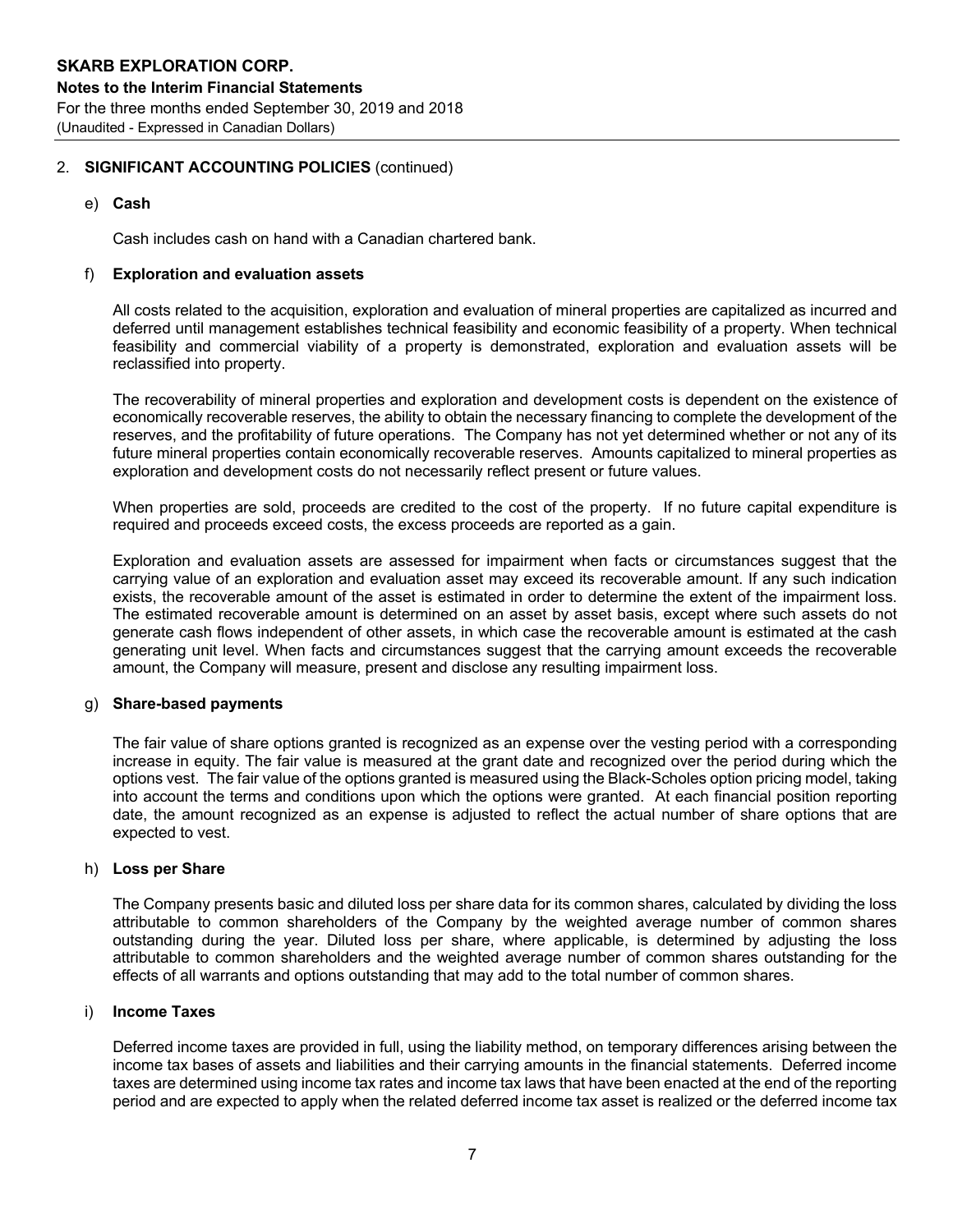#### 2. **SIGNIFICANT ACCOUNTING POLICIES** (continued)

#### i) **Income Taxes** (continued)

liability is settled. Deferred income tax assets are recognized to the extent that it is probable that future taxable income will be available against which the temporary differences can be utilized.

#### j) **Financial Assets**

All financials instruments are classified and subsequently measured at amortised cost, fair value through other comprehensive income or fair value through profit or loss ("FVTPL"). Cash is measured at amortised cost.

#### k) **Financial liabilities**

All financial liabilities are initially recorded at fair value and designated upon inception as FVTPL or other financial liabilities.

Financial liabilities classified as other financial liabilities are initially recognized at fair value less directly attributable transaction costs. After initial recognition, other financial liabilities are subsequently measured at amortized cost using the effective interest method. The effective interest method is a method of calculating the amortized cost of a financial liability and of allocating interest expense over the relevant period. The effective interest rate is the rate that discounts estimated future cash payments through the expected life of the financial liability, or, where appropriate, a shorter period. The Company's accounts payable are classified as other financial liabilities. A financial liability is derecognized when the obligation under the liability is discharged or cancelled or expires.

#### l) **Future Accounting Pronouncements**

The following standards have not been adopted by the Company and are being evaluated:

IFRS 16 - Leases

The standard was issued in January 2016. It will result in almost all leases being recognised on the balance sheet by lessees, as the distinction between operating and finance leases is removed. Under the new standard, an asset (the right to use the leased item) and a financial liability to pay rentals are recognised. The only exceptions are short-term and low-value leases. The mandatory adoption date of the standard is January 1, 2019. The Company does not currently expect the standard to have a material impact on its financial statements.

#### **3. SIGNIFICANT ACCOUNTING ESTIMATES AND JUDGEMENTS**

The preparation of the interim financial statements requires management to make judgments, estimates and assumptions that affect the reported amounts of assets, liabilities, and contingent liabilities at the date of the financial statements and the reported amounts of revenues and expenses during the reporting period. Actual outcomes could differ from these estimates. These interim financial statements include estimates which, by their nature, are uncertain. The impacts of such estimates are pervasive throughout the interim financial statements and may require accounting adjustments based on future occurrences. Revisions to accounting estimates are recognized in the period in which the estimate is revised and future periods if the revision affects both current and future periods. These estimates are based on historical experience, current and future economic conditions and other factors, including expectations of future events that are believed to be reasonable under the circumstances.

Significant assumptions about the future and other sources of estimation uncertainty that management has made at the financial position reporting date, that could result in a material adjustment to the carrying amounts of assets and liabilities, in the event that actual results differ from assumptions made, relate to, but are not limited to, the following: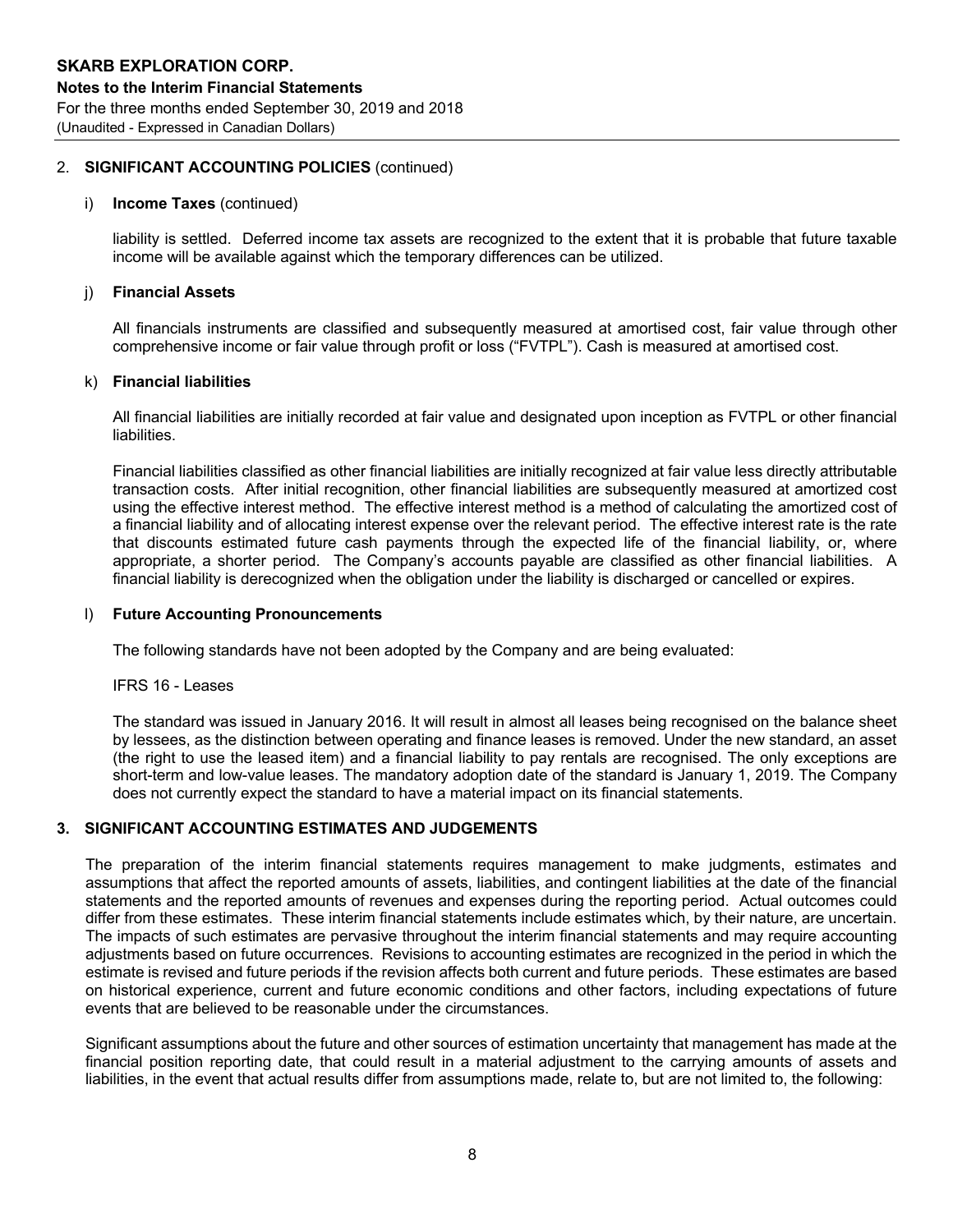#### **3. SIGNIFICANT ACCOUNTING ESTIMATES AND JUDGEMENTS** (continued)

*Significant accounting judgments*

- i. the consideration of whether impairment indicators exist for exploration and evaluation assets;
- ii. the determination tax losses are currently not probable to be utilized against taxable profit; and
- iii. assumptions and expectations utilized in the calculation of stock-based compensation expense which includes the valuation of stock options.

#### **4. EXPLORATION AND EVALUATION ASSET**

|                                                              | September 30,<br>2019<br>\$ | September 30,<br>2018<br>\$ |
|--------------------------------------------------------------|-----------------------------|-----------------------------|
| <b>RDR Gold Property</b>                                     |                             |                             |
| <b>Acquisition Costs</b>                                     | 80,000                      | 50,000                      |
| <b>Exploration Costs</b>                                     | 41,018                      | 7,500                       |
|                                                              | 121,018                     | 57,500                      |
| As at September 30, 2019, exploration costs were as follows: |                             | \$                          |
| Geology and consulting                                       |                             | 41,018                      |
| Total                                                        |                             | 41,018                      |
| As at September 30, 2018, exploration costs were as follows: |                             | $\, \, \$$                  |
| Geology and consulting                                       |                             | 7,500                       |
| Total                                                        |                             | 7,500                       |

#### **RDR Gold Property**

Pursuant to an option agreement (the "Agreement") dated March 14, 2018 (the "Effective Date"), the Company was granted an option to acquire a 100% right, title and interest in and to the RDR Gold Property (the "Property") located in the Province of Quebec.

In accordance with the Agreement, the Company has the option to acquire a 100% right, title and interest in and to the Property by issuing a total of 1,550,000 common shares of the Company to the optionor, making cash payments totaling \$50,000, and incurring a total of \$1,000,000 in exploration expenditures as follows: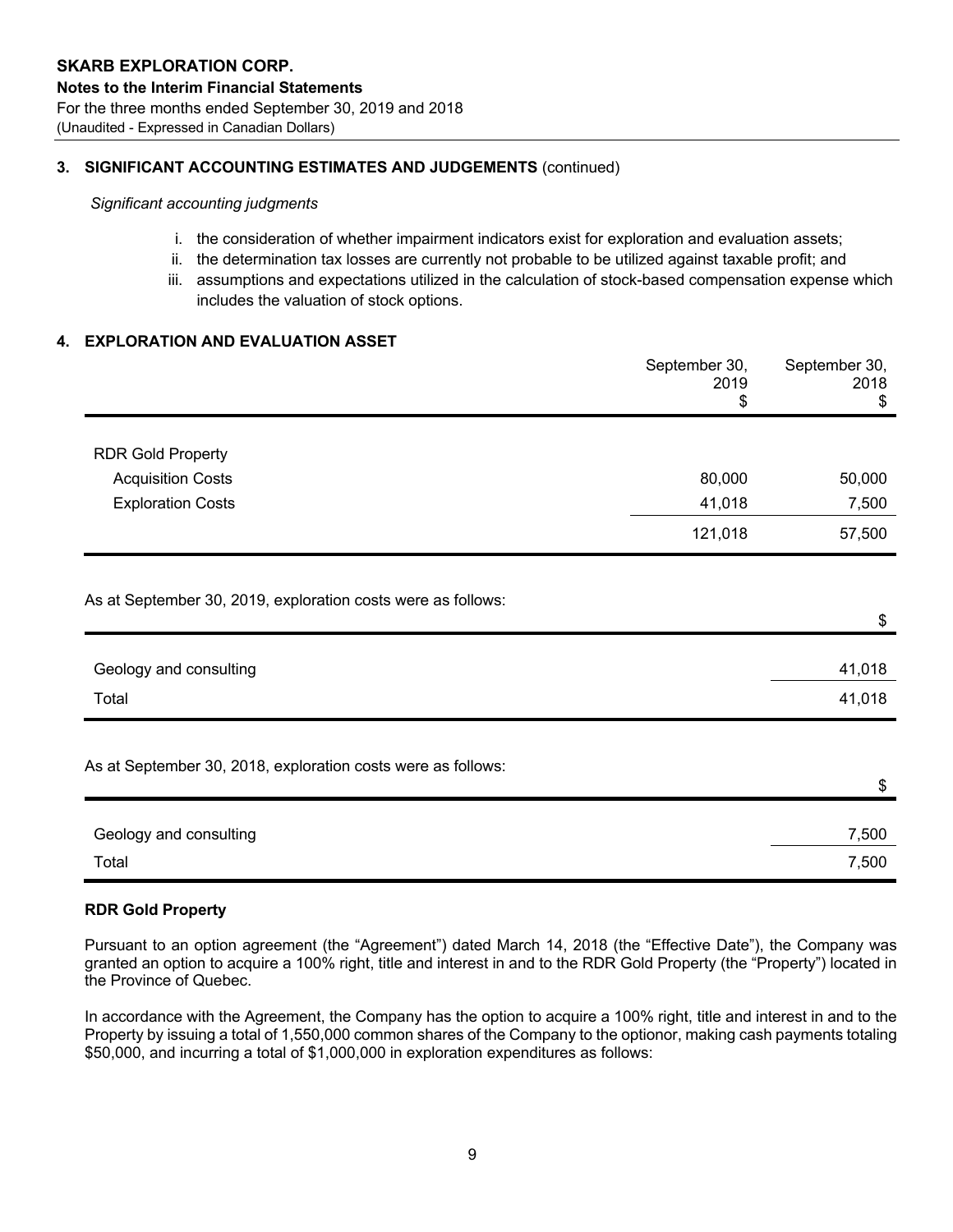#### **4. EXPLORATION AND EVALUATION ASSET** (continued)

#### **RDR Gold Property** (continued)

|                                                                                                                   | Common<br><b>Shares</b> | Cash   | <b>Exploration</b><br><b>Expenditures</b> |
|-------------------------------------------------------------------------------------------------------------------|-------------------------|--------|-------------------------------------------|
|                                                                                                                   |                         | \$     | \$                                        |
| Upon execution of the Agreement (paid)                                                                            |                         | 25,000 |                                           |
| Upon listing of the Company's common shares<br>on the Canadian Securities Exchange,<br>February 13, 2019 (issued) | 300,000                 |        |                                           |
| On or before April 13, 2020                                                                                       | 500,000                 |        | 250,000                                   |
| On or before June 13, 2021                                                                                        | 750,000                 | 25,000 | 750,000                                   |
|                                                                                                                   | 1,550,000               | 50,000 | 1,000,000                                 |

The optionor was issued 300,000 shares on February 20, 2019, with an estimated fair value of \$30,000 recognized and charged as a non-cash addition to the asset.

The optionor retains a 1% Gross Overriding Royalty ("GORR") on the Property. The Company has the right to purchase the first ½% of the GORR for \$1,000,000 at any time.

In addition, as the listing date was later than September 1, 2018, the Company was required to pay optionor an additional \$25,000 in cash. The Company made this payment on September 18, 2018.

#### **5. PROMISSORY NOTES**

On December 10, 2018, the Company repurchased 5,400,000 Common Shares, which were issued on March 6, 2018, from related parties of the Company in exchange for the issuance of two promissory notes. Each promissory note has a principal amount equal to \$13,500 (the original subscription price for the Common Shares), payable on demand with interest calculated at the rate of 3% per annum. The Company also has the right to repay any portion of the notes payable at its discretion.

#### **6. SHARE CAPITAL**

#### a) **Authorized Capital:**

Unlimited number of common shares with no par value.

#### b) **Shares**

Upon incorporation on March 6, 2018 the Company issued 5,400,000 common shares at a value of \$0.005.

On May 10, 2018, the Company issued 6,900,000 common shares at a value of \$0.02.

On May 25, 2018, the Company issued 7,750,000 common shares at a value of \$0.02.

On June 29, 2018, the Company issued 1,300,000 common shares at a value of \$0.05.

On December 10, 2018, the Company repurchased 5,400,000 Common Shares, which were issued on March 6, 2018, from related parties of the Company in exchange for the issuance of two promissory notes (Note 5).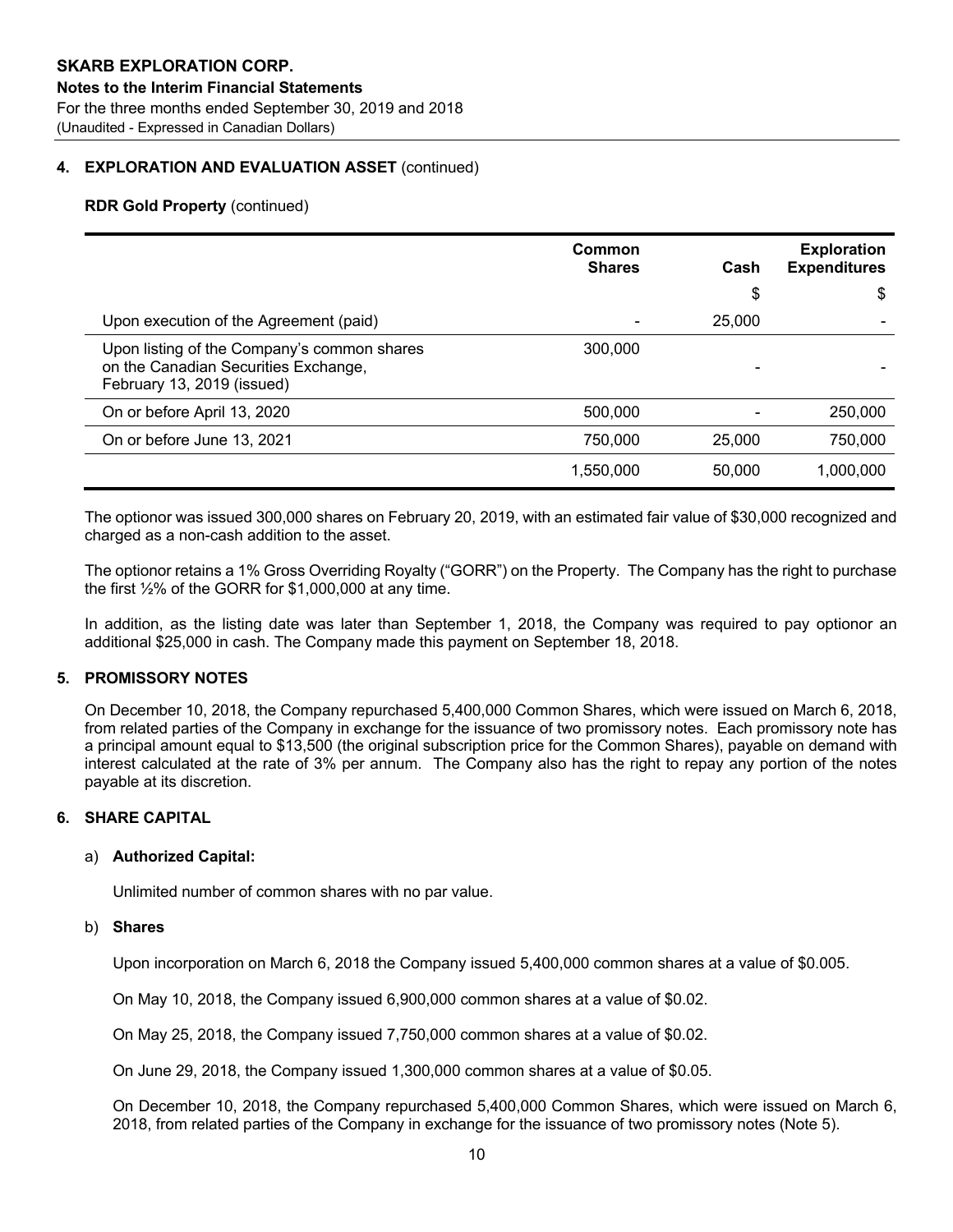#### **6. SHARE CAPITAL** (continued)

b) **Shares** (continued)

On February 13, 2019, 300,000 shares were issued for the RDR Gold Property (Note 4).

#### c) **Stock options**

On July 5, 2018, the Company implemented a share option plan (the "**Plan**"). The purposes of the Plan are to (a) support the achievement of the Company's performance objectives and (b) ensure that interests of key persons are aligned with the success of the Company. On July 9, 2018, the Company granted 175,000 stock options under the plan. The options granted have an exercise price of \$0.10 and expire 10 years from the grant date and vest annually in four equal tranches starting on the first anniversary from the grant date. At September 30, 2019, the Company had granted 175,000 stock options. As of September 30, 2019, 43,750 options were vested.

The stock options were accounted for at their fair value determined by the Black-Scholes option pricing model based on the vesting period and on the assumption that follow: Average expected life, 7.5 years; Forfeiture rate, NIL; Volatility, 131%, and risk-free rate, 2.13%. The full grant value of \$16,285 is expensed over the expected life of the options. During the three months ended September 30, 2019, the Company recognized \$1,100 of stock-based compensation expense.

A summary of the Company's share options at September 30, 2019 and 2018, and the changes for the years ended on those dates, is as follows:

|                            | 2019                                |                                       | 2018                                |                                       |
|----------------------------|-------------------------------------|---------------------------------------|-------------------------------------|---------------------------------------|
|                            |                                     | S                                     |                                     | S                                     |
|                            | Number of<br>options<br>outstanding | Weighted<br>average<br>exercise price | Number of<br>options<br>outstanding | Weighted<br>average<br>exercise price |
| Balance, beginning of year |                                     |                                       |                                     |                                       |
| Awarded                    | 175,000                             | 0.10                                  | -                                   |                                       |
| Balance, end of year       | 175,000                             | 0.10                                  |                                     |                                       |

The following is a summary of share options outstanding and exercisable at September 30, 2019:

| Expiry date  | <b>Number</b><br>exercisable | Number<br>outstanding | Exercise<br>price<br>\$ |
|--------------|------------------------------|-----------------------|-------------------------|
|              |                              |                       |                         |
| July 9, 2028 | 43,750                       | 175,000               | 0.10                    |

The fair value of share options awarded to directors and share purchase warrants issued were estimated on the dates of issue using the Black-Scholes option price model with the following assumptions:

The average fair value of share options awarded during the three months ended September 30, 2019 was \$ 1,100.

#### **7. RELATED PARTY DISCLOSURES**

Key management personnel include those persons having authority and responsibility for planning, directing and controlling the activities of the Company as a whole. The Company has determined that key management personnel consists of executive and non-executive members of the Company's Board of Directors and corporate officers.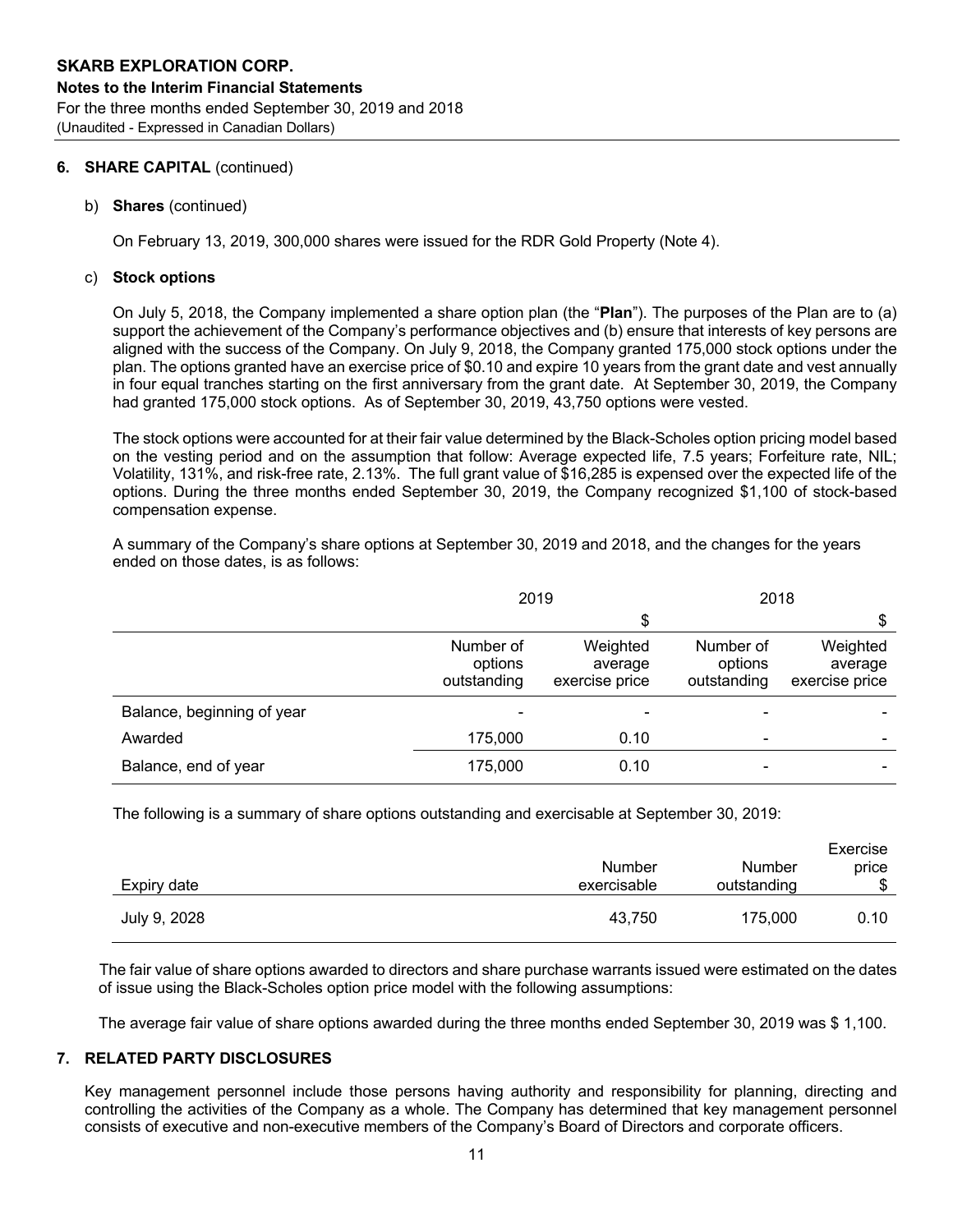#### **7. RELATED PARTY DISCLOSURES** (continued)

During the three months ended September 30, 2019, no common shares were issued to related parties of the Company.

The Company implemented a share option plan and granted share options to an officer and a director of the Company (see Note 6), such remuneration totaling \$1,100 attributable to key management personnel for the three months ended September 30, 2019 classified as share-based compensation.

#### **8. CAPITAL MANAGEMENT**

The Company's capital consists of share capital, promissory notes and option reserve. The Company manages its capital structure and makes adjustments to it, based on the funds available to the Company, in order to support exploration. The Board of Directors does not impose quantitative return on capital criteria for management, but rather relies on the expertise of the Company's management to sustain the future development of the business.

In the management of capital, the Company considers all types equity and is dependent on third party financing, whether through debt, equity, or other means. Although the Company has been successful in raising funds to date, there is no assurance that the Company will be successful in obtaining required financing in the future or that such financing will be available on terms acceptable to the Company.

Management reviews its capital management approach on an on-going basis and believes that this approach, given the relative size of the Company, is reasonable. The Company is not subject to externally imposed capital requirements.

#### **9. FINANCIAL INSTRUMENTS**

#### a) **Fair Value**

The fair value of the Company's financial instruments approximates their carrying value as at September 30, 2019 because of the demand nature or short-term maturity of these instruments.

#### b) **Financial Risk Management Objectives and Policies**

The Company's financial instruments consist of cash and accounts payable. The risks associated with these financial instruments and the policies on how to mitigate these risks are set out below. Management manages and monitors these exposures to ensure appropriate measures are implemented on a timely and effective manner.

#### i) **Credit Risk**

Credit risk is the risk that one party to a financial instrument will fail to discharge an obligation and cause the other party to incur a financial loss. As at September 30, 2019, the Company has cash on deposit with a large Canadian bank. Management believes the risk of loss to be remote.

#### ii) **Liquidity Risk**

Liquidity risk is the risk that an entity will encounter difficulty in raising funds to meet its obligations under financial instruments. The Company manages liquidity risk by maintaining sufficient cash balances. Liquidity requirements are managed based on expected cash flows to ensure that there is sufficient capital to meet short-term obligations. As at September 30, 2019, the Company had a working capital of \$199,021 (including Amounts receivable), including cash of \$192,630.

#### iii) **Market Risk**

Market risk is the risk of loss that may arise from changes in market factors such as interest rates, foreign exchange rates and commodity and equity prices. The Company does not expect exchange rates, and commodity and equity prices to have a material impact to the Company